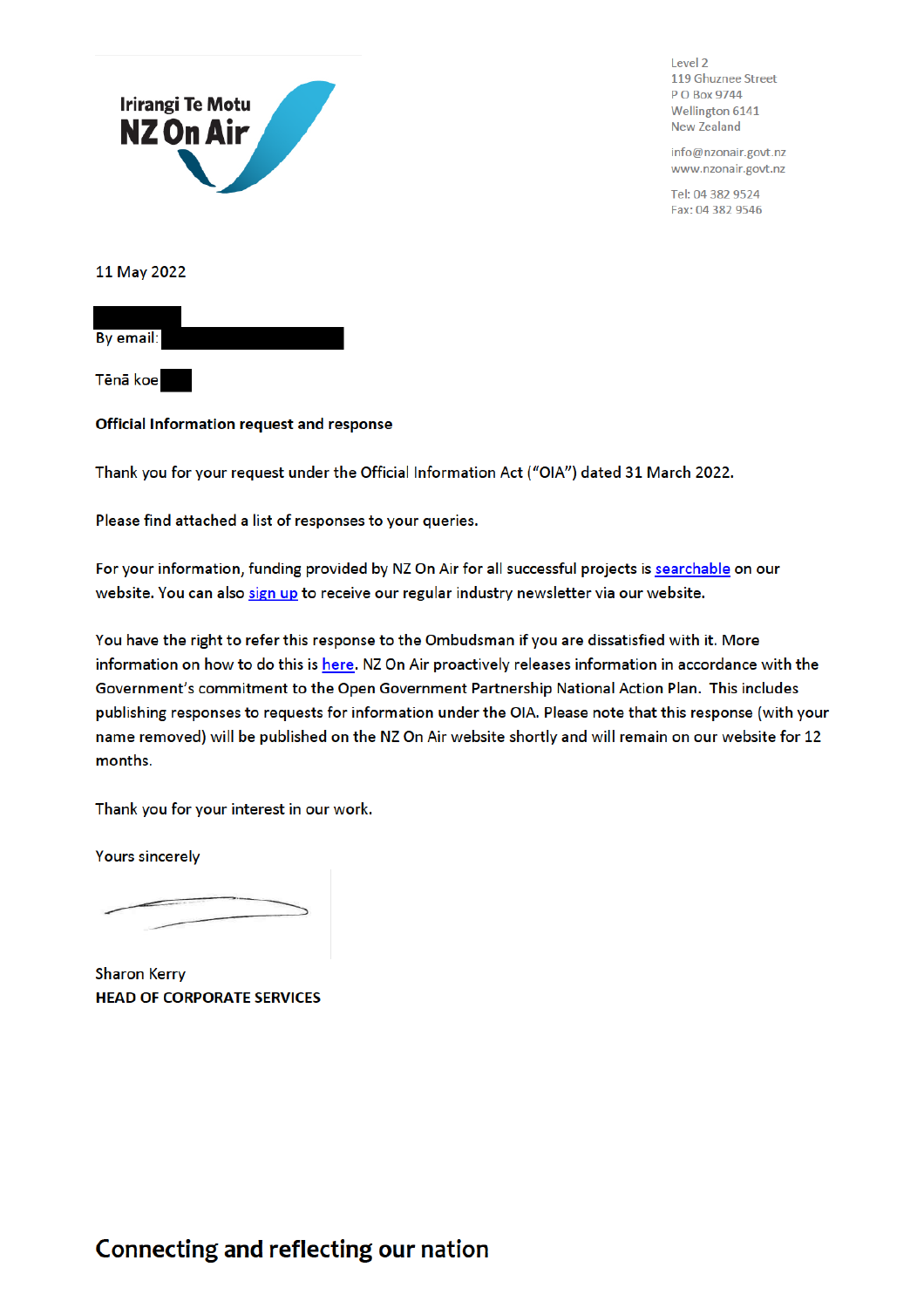**Under section 12(2) of the Official Information Act I am seeking answers to the questions below.** 

**1. Would a candidate applying for a leadership/management type position in your organisation be required to do a task before the interview? (i.e., a phone screen, pre-test, etc) Or would the candidate have to complete a task after the interview such as - an aptitude test, numeracy/literacy or psychological profiling? Or are the interview and reference checking essentially the total recruitment process?**

For Senior Leadership/Management positions, the following checks would apply:

- Pre-screening with the recruitment agency
- Serious misconduct checks (Public Service Association)
- Right to work in Aotearoa New Zealand
- Ministry of Justice Criminal Records check
- Conflict of Interest
- Tertiary qualification verification from the institution/s that they graduated from (if applicable)
- Credit check
- Social media and online reputation check
- Two interviews (one formal and one often more informal)
- Two reference checks
- **2. How are applicants chosen to be interviewed? (See the options below from a to c) (a) A representative from Human Resources goes through the candidate pool of CV's received? (b) A representative from HR and the hiring manager go through the candidates? (c) The hiring manager acting alone selects who is to be interviewed?**

Option B – For an internal recruitment process, there is a combination of both HR and the hiring manager. This means we are able to eliminate bias in our selection process. When using recruitment agencies, we will only see a long list of suitable applications, sometimes this means both HR and the hiring manager will not review any unsuitable applications.

**3. Does your organisation use 'BEI' type interviews for middle/senior leadership/management interviews?**

Yes. We often use the following process: Explain the situation, the actions you took and the outcome so we can better understand the suitability of a candidate's skills, knowledge and their ability.

**4. If the answer to the above is 'no', how would you describe the type of interviews that are carried out?**

N/A

- **5. Is a representative from HR on the interview panel? (Never/Always/Sometimes?)** Since recruiting an HR advisor in June 2021, this role has sat on all first interviews.
- **6. For 'BEI' style interviews does each panel member score the candidate and then these scores are combined to tally up to a grand total score?**

No. We do not use a rating scale to evaluate candidates' responses.

## **Connecting and reflecting our nation**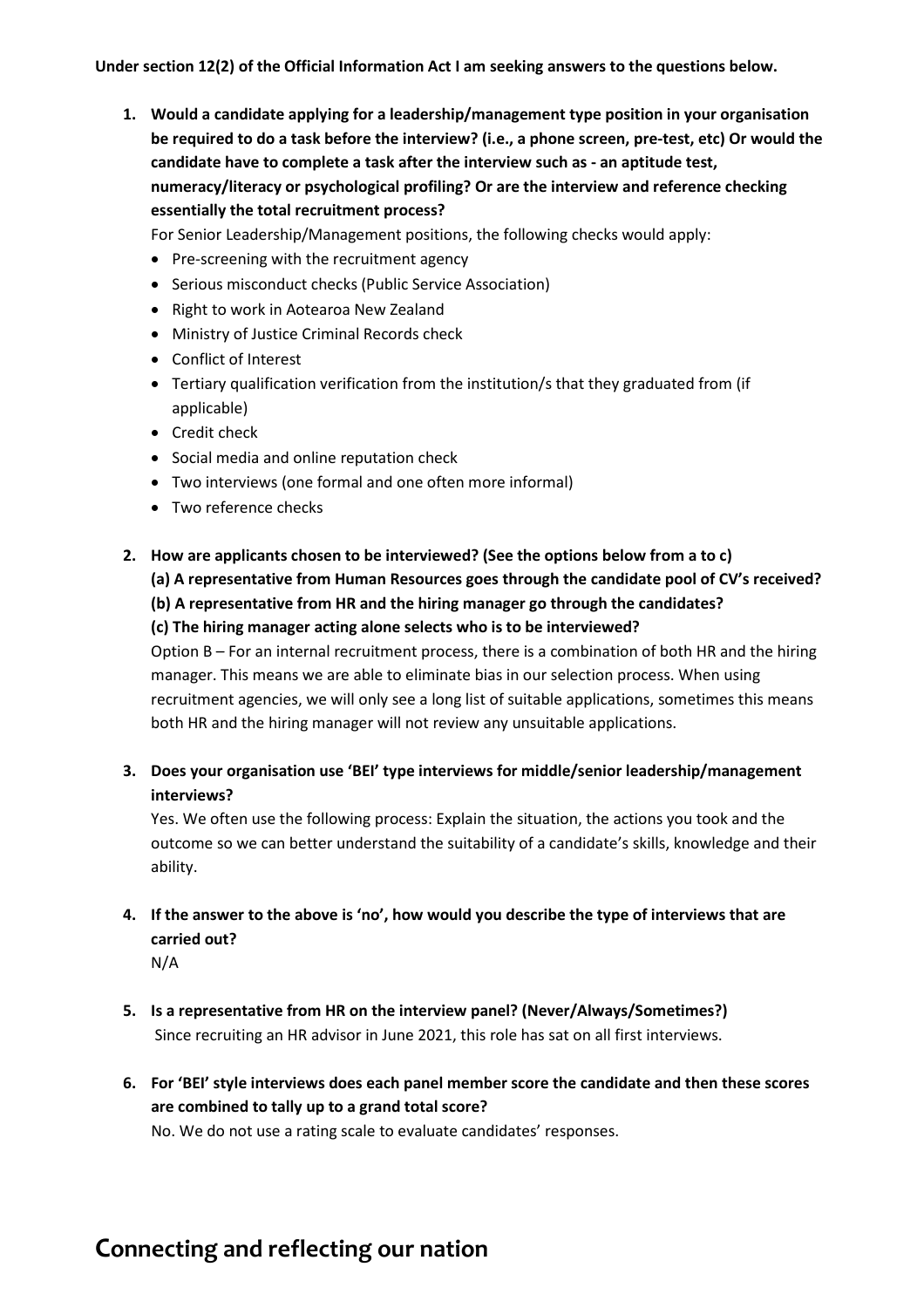**7. Could a candidate who scores lower than the top scorer (e.g., came in second) still be considered the preferred candidate?**

We do not use a rating scale to evaluate candidates' responses. There are several other factors that are assessed during an interview that would be taken into account at the end of an interview.

**8. What are some of the factors or conditions that might give rise to the above in question #8 above? (I.e. – team fit, personality, how panel felt about them?) Other factors?**

Other factors being assessed in an interview are role dependent and may include:

- Timeliness
- Preparation
- Presentation of oneself
- Overall impressions from those staff who the candidate interacted with prior to the interview, e.g., receptionist, communication with HR throughout the recruitment process
- Being clear and concise when responding
- Team and organisational fit
- Showing an understanding of the role and our organisation
- **9. Are those in your organisation who do the interviewing trained in the BEI interview method?** We have not conducted formal training on BEI training; however, we ensure a pre-interview debrief occurs ahead of all interviews to ensure we agree to the questions being asked and the outcomes we want to achieve from each question and the interview overall.
- **10. Once a candidate has been selected and employed by your organisation do you keep a record of how long he/she stays with the organisation? (Length of tenure)** We record start date and termination date on all individual personnel files. We also record length of service.
- **11. Or do you keep records of how that candidate is tracking regards their role? (Good performance appraisals, improvements plans? Unsatisfactory performance?)**

Yes. We have performance plans in place, which are designed to ensure deliverables and objectives are clear and regular reviews of these occur to support our people to succeed. This also aids as an improvement plan if there are areas that need addressing. We have a warning and dismissal policy in place if we are experiencing repeated poor performance.

- **12. Have you ever surveyed applicants who have been interviewed as to how they feel about the BEI interview process? If so, please share these results.** No.
- **13. Does your organisation ever use recruitment firms to source candidates? (I.e., this approach is sometimes use for specialist positions or senior management type roles)** Yes. Since recruiting an HR Advisor in June 2021, we have reduced our use of agencies, however, we still utilise agencies for all senior leadership positions or as and when needed to support specific requirements. Those requirements may be where there is a skills shortage for a particular role and it would require a greater level of time to conduct a search for candidates, or where we are required to fill a position quickly and need a dedicated resource to find suitable candidates.

## **Connecting and reflecting our nation**